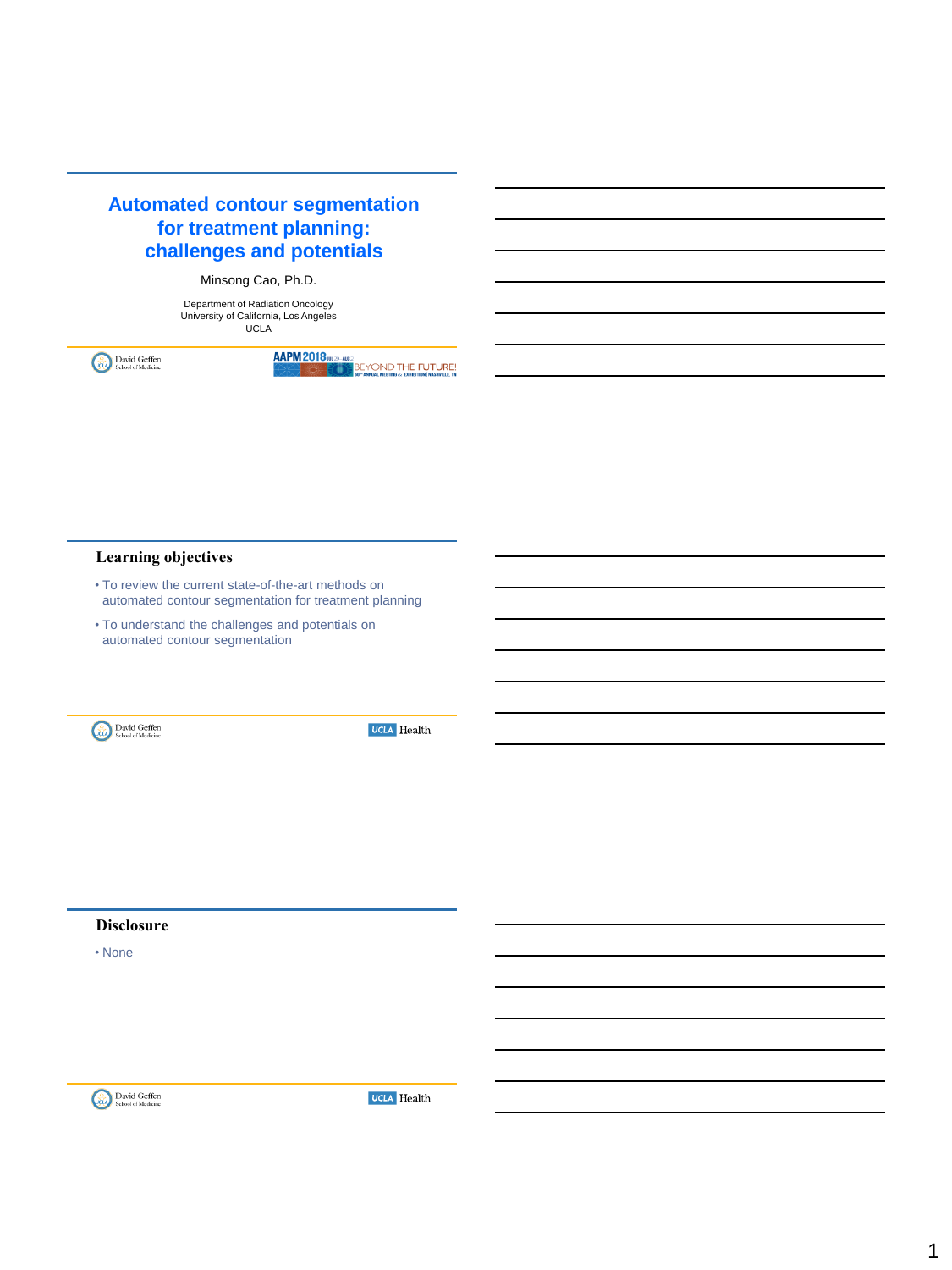#### **Background**

• Clinical contouring is critical for treatment planning:

- directly impact dosimetry quality and clinical decision • time consuming and labor intensive
- 
- Contour is one of the largest sources of dosimetric uncertainty
	- contour error and variation
	- quality of contouring: • spatial accuracy • dosimetric accuracy



David Geffen

**UCLA** Health

## **Automated contour segmentation**

- Seek to reduce time and inter-observer variability
- Clinical applications:
	- Standard treatment planning
	- Adaptive treatment planning
	- Motion tracking and gating
- Commercial products available, but not frequently used in clinical practice
- Conflict findings reported on contour accuracy and time saving

David Geffen

**UCLA** Health

#### **Automated segmentation methods**

• Non prior-knowledge

- Directly based on image voxel intensities and/or gradient
- High contrast structures e.g. lung, bone, air cavity
- Prior-knowledge
	- Atlas based segmentation
	- Statistical model based segmentation: Shape (SSM) or Appearance (SAM)
	- Machine learning based segmentation
	- Hybrid segmentation

**Sharp et al. Medical Physics, Vol. 41, No. 5, 2014**

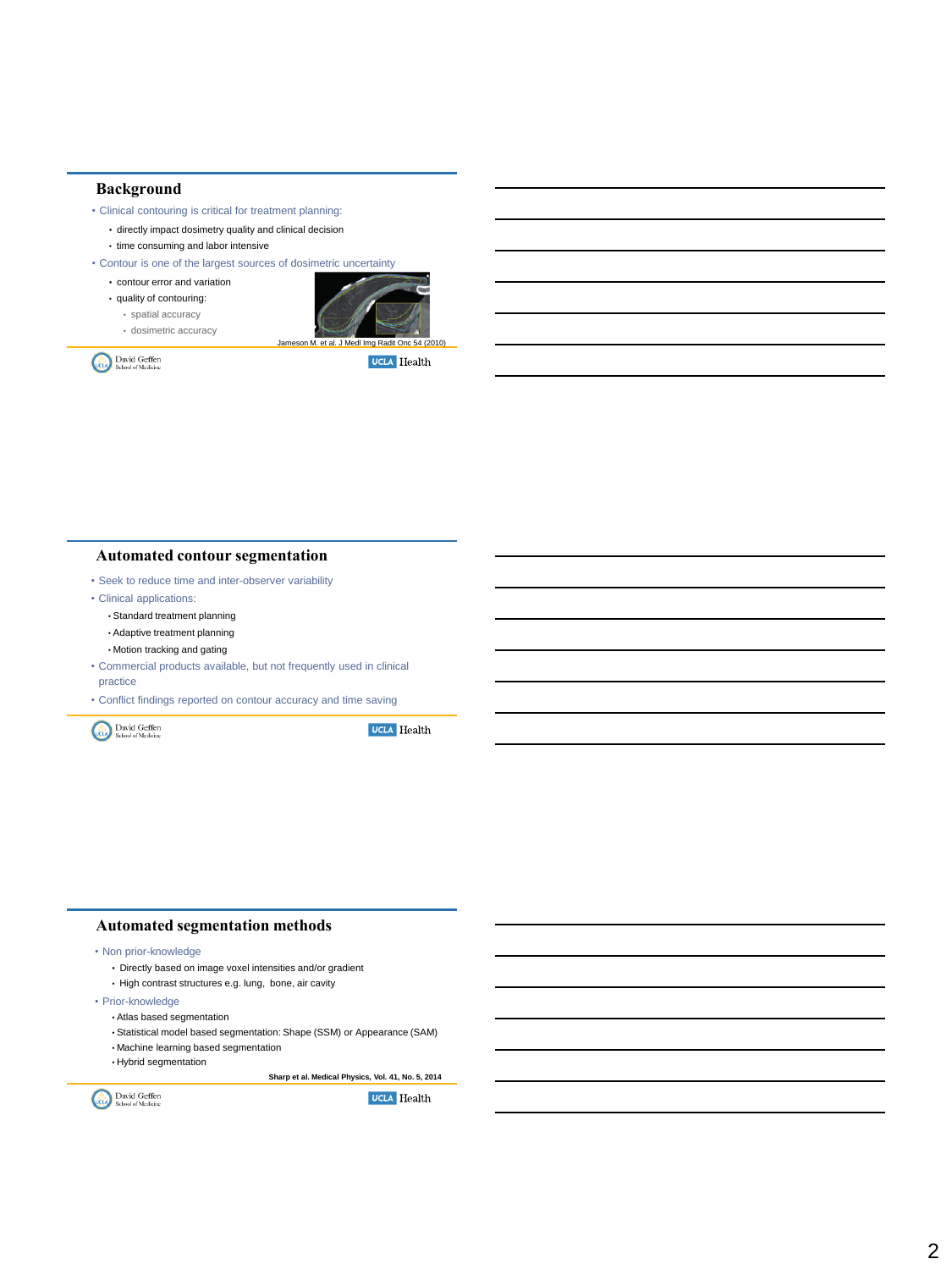## **Atlas based segmentation**



| ________                          |  |
|-----------------------------------|--|
| and the company of the company of |  |

## **Performance of atlas based segmentation**

- Quality of atlas images and reference contours
- Atlas selection strategy: robust metric
- No consensus on database size
- Multiatlas can improve robustness of segmentation • Prone to topological error • Voting scheme is crucial
- Combination of Multimodality images (MRI and CT)



David Geffen

**UCLA** Health

#### **Atlas based segmentation - DIR**



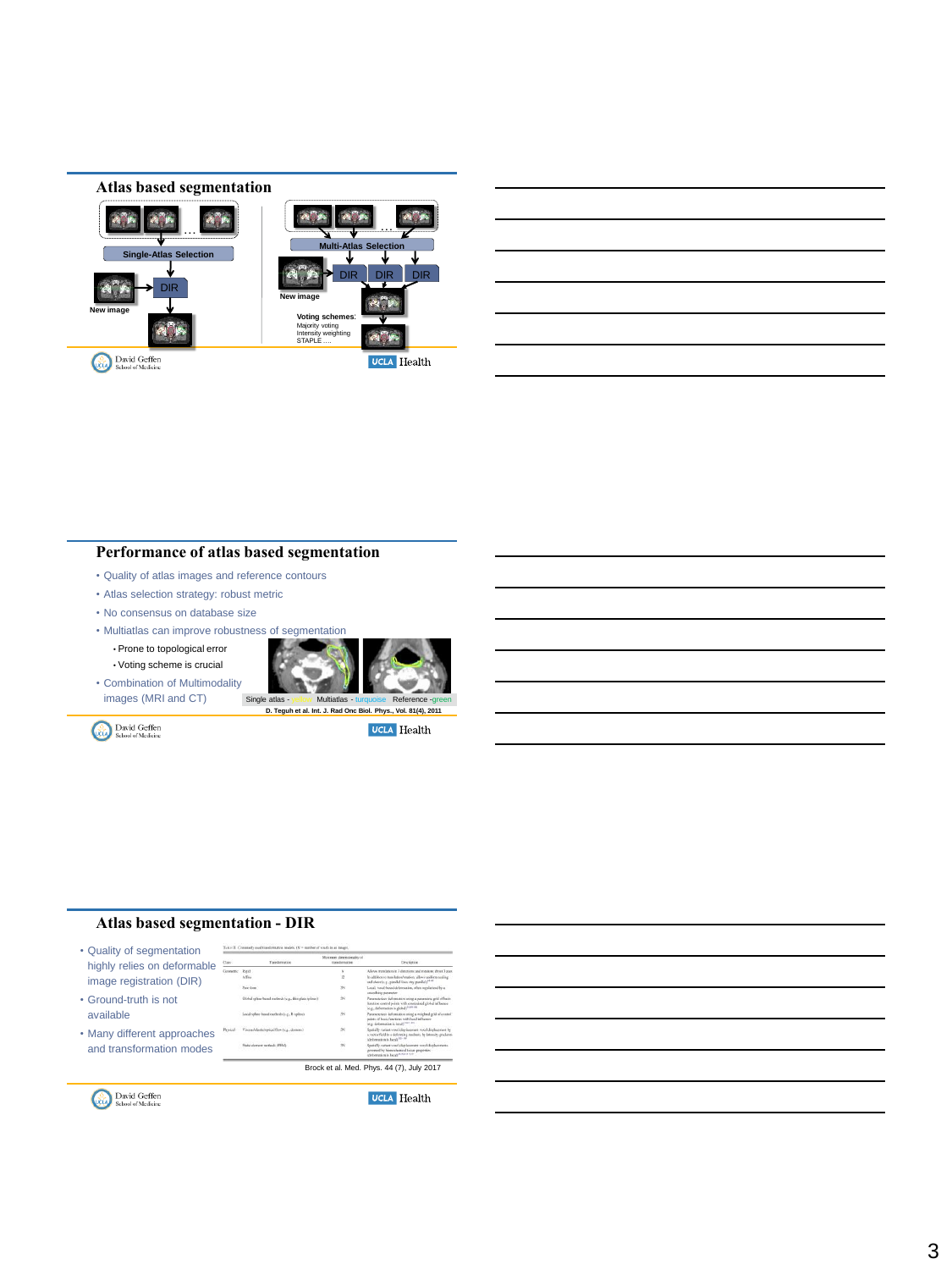#### **Statistical model based segmentation**

- Confine the segmented contours to anatomically plausible shape or appearance
- Require training dataset to characterize variation of shape or appearance of structure
- Fit the test image to the model based on image intensities, gradients, features etc.

David Geffen



**Machine-learning based segmentation** 

- Outstanding performance in classification, detection, pattern recognition
- Automatically learn priors for structures or image context and tissue appearance
- Require training and significant computational resource

David Geffen

• Usually combined with shape model or atlas based methods



**UCLA** Health

11

## **Segmentation for adaptive planning**

- Intra-object segmentation for anatomy at two different time points
- Deformable image registration is the most popular method
- Time constraints require very robust and accurate segmentation



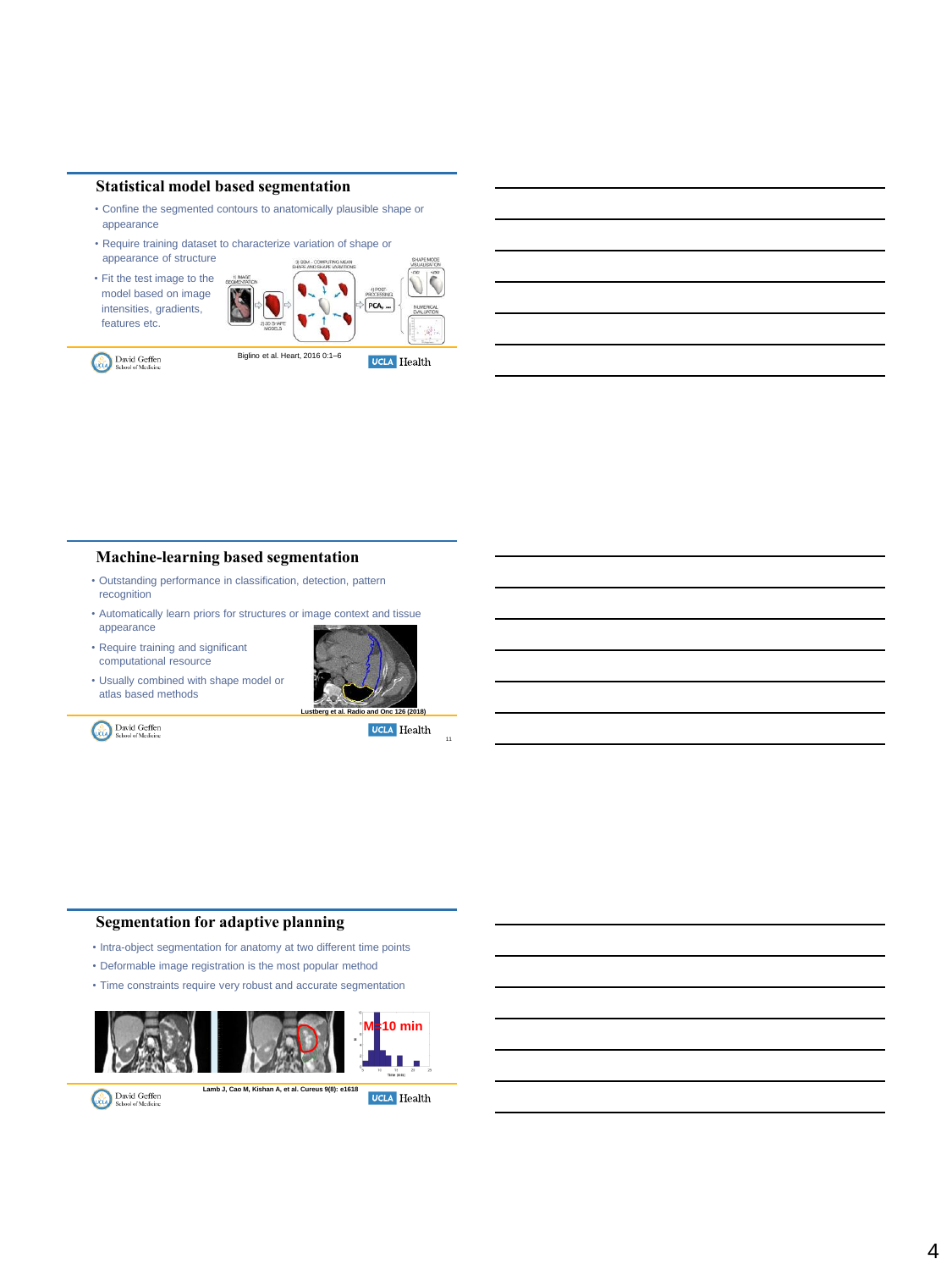|                                   | Contered into realishing it focused treat<br>Artificial Intelligence in Medicine<br>instruct homenage www.studyian.com/toxata/alias                                                                                                                     | <b>Right doesn't be provided</b><br>Affine capierador<br><b>Manuel autor</b> |  |  |  |
|-----------------------------------|---------------------------------------------------------------------------------------------------------------------------------------------------------------------------------------------------------------------------------------------------------|------------------------------------------------------------------------------|--|--|--|
| Methodological Review<br>planning | A review of segmentation and deformable registration methods<br>applied to adaptive cervical cancer radiation therapy treatment                                                                                                                         |                                                                              |  |  |  |
|                                   | Soumya Ghose 5.5, Lois Holloway hadde, Karen Lim <sup>0</sup> , Philip Chan <sup>1</sup> d, Jacqueline Veera <sup>b</sup> ,<br>Shalini K. Vinod <sup>164, S</sup> . Gary Liney <sup>1</sup> , Peter B. Greec <sup>14</sup> , Jason Dowling <sup>4</sup> | <b>Show and Controller</b>                                                   |  |  |  |
|                                   | • Literature review of segmentation and registration methods for<br>adaptive cervical cancer treatment planning:                                                                                                                                        |                                                                              |  |  |  |
|                                   | • Landmark, rigid, B-spline, shape constrained B-spline registration                                                                                                                                                                                    |                                                                              |  |  |  |

- A average of 0.85 Dice similarity and mean surface distance of 2-4mm • The use of shape priors significantly improved segmentation accuracy
- 

David Geffen

**UCLA** Health

13

## **Evaluation of segmentation performance**

• Geometric

- Moment based
- Center/Volume of structure
- Overlap based
- Dice similarity coefficient
- Distance based
- Average/maximum distance
- Intra-observer variability

David Geffen



• Dosimetric • Dose optimization

**Sharp et al. Medical Physics, Vol. 41, No. 5, 2014**

**UCLA** Health

14

# **Geometry based evaluation**

- Dice similarity index (DSI) • Insensitive to large structure • insensitive to fine details
- Hausdorff distance (HD) • Sensitive to small regions • Usually use 95% percentile
- May not correlate with each other
- Do not relate to dosimetry!

David Geffen



 $d_H(X, Y) = \max\{\sup_{x \in Y} \inf_{x \in Y} d(x, y), \sup_{x \in X} \inf_{x \in X} d(x, y)\},\$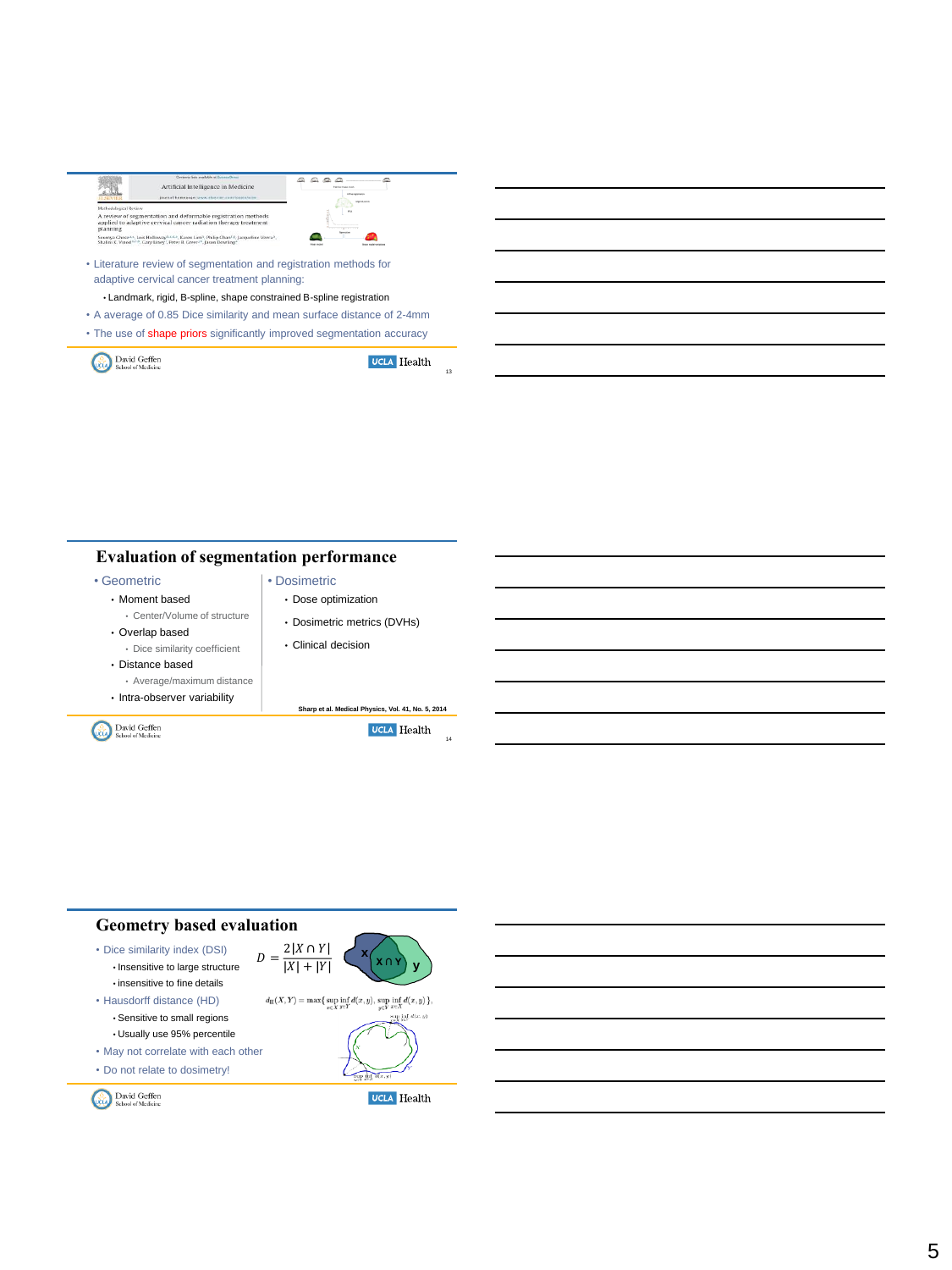## **Inter-observer variability**

- A single manual contour may not truly represent the ground truth
- Inter-observer and Intra-observer contour variations exist
- Consensus on contour definition is not always available
- Inter-observer variability should be used as benchmark to assess the accuracy and robustness of autosegmentation

David Geffen



| <u> 1989 - Johann Stoff, deutscher Stoffen und der Stoffen und der Stoffen und der Stoffen und der Stoffen und de</u> |  |  |  |  |
|-----------------------------------------------------------------------------------------------------------------------|--|--|--|--|
|                                                                                                                       |  |  |  |  |
|                                                                                                                       |  |  |  |  |
|                                                                                                                       |  |  |  |  |
|                                                                                                                       |  |  |  |  |
|                                                                                                                       |  |  |  |  |
|                                                                                                                       |  |  |  |  |





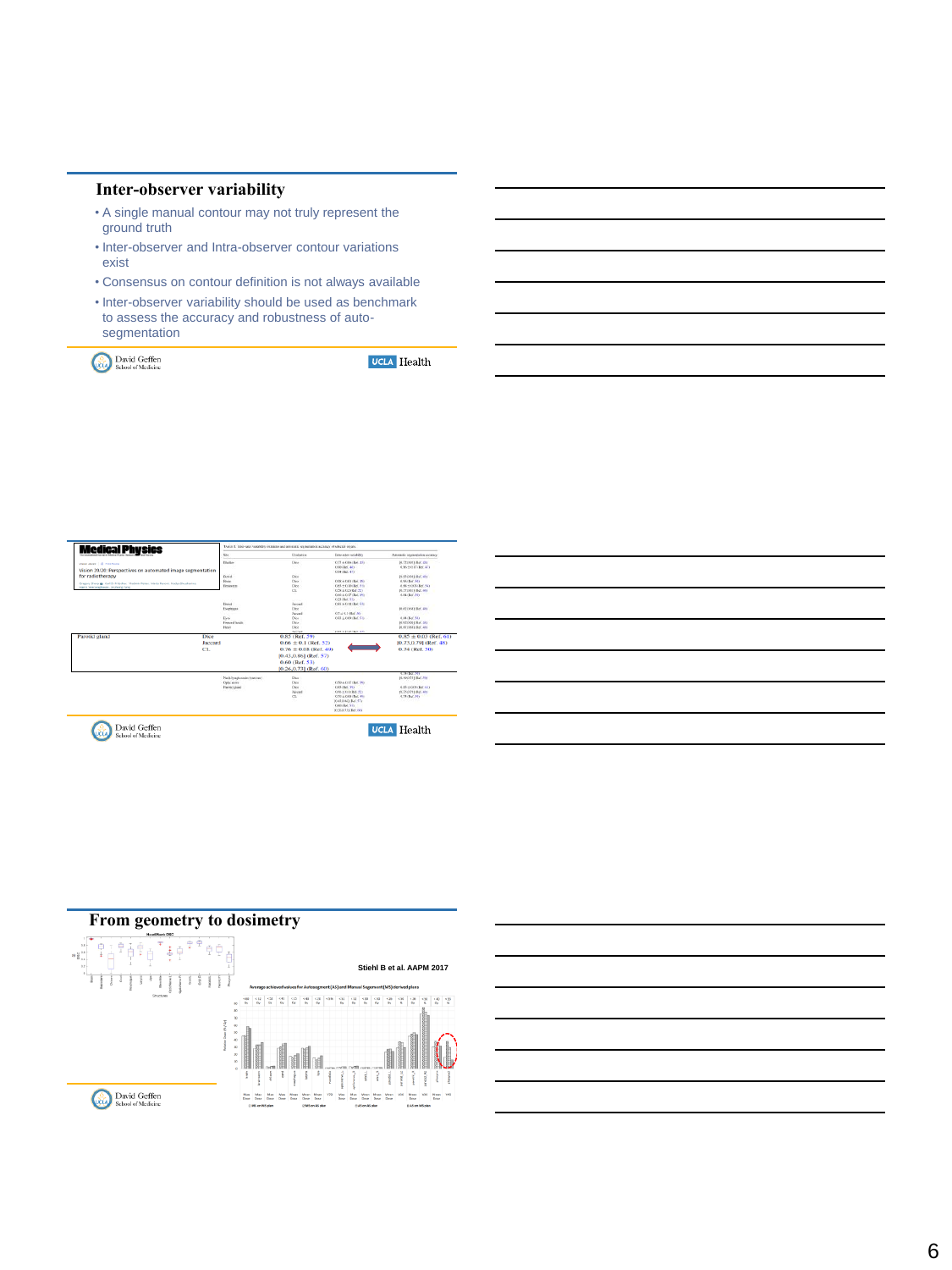#### **Auto-segmentation Challenge**

• Allows assessment of state-of-the-art segmentation methods under unbiased

- and standardized circumstances:
- The same datasets (training/testing)
- The same evaluation metrics

• Head & Neck Auto-segmentation Challenge at MICCAI 2015 conference

- Date from RTOG 0522 clinical trial
- 25 datasets as training data
- 10 datasets for off-site and 5 for on-site (2 hours) testing
- 9 anatomical structures (brainstem, optical chiasm, mandible, parotid glands and submandibular glands)

David Geffen





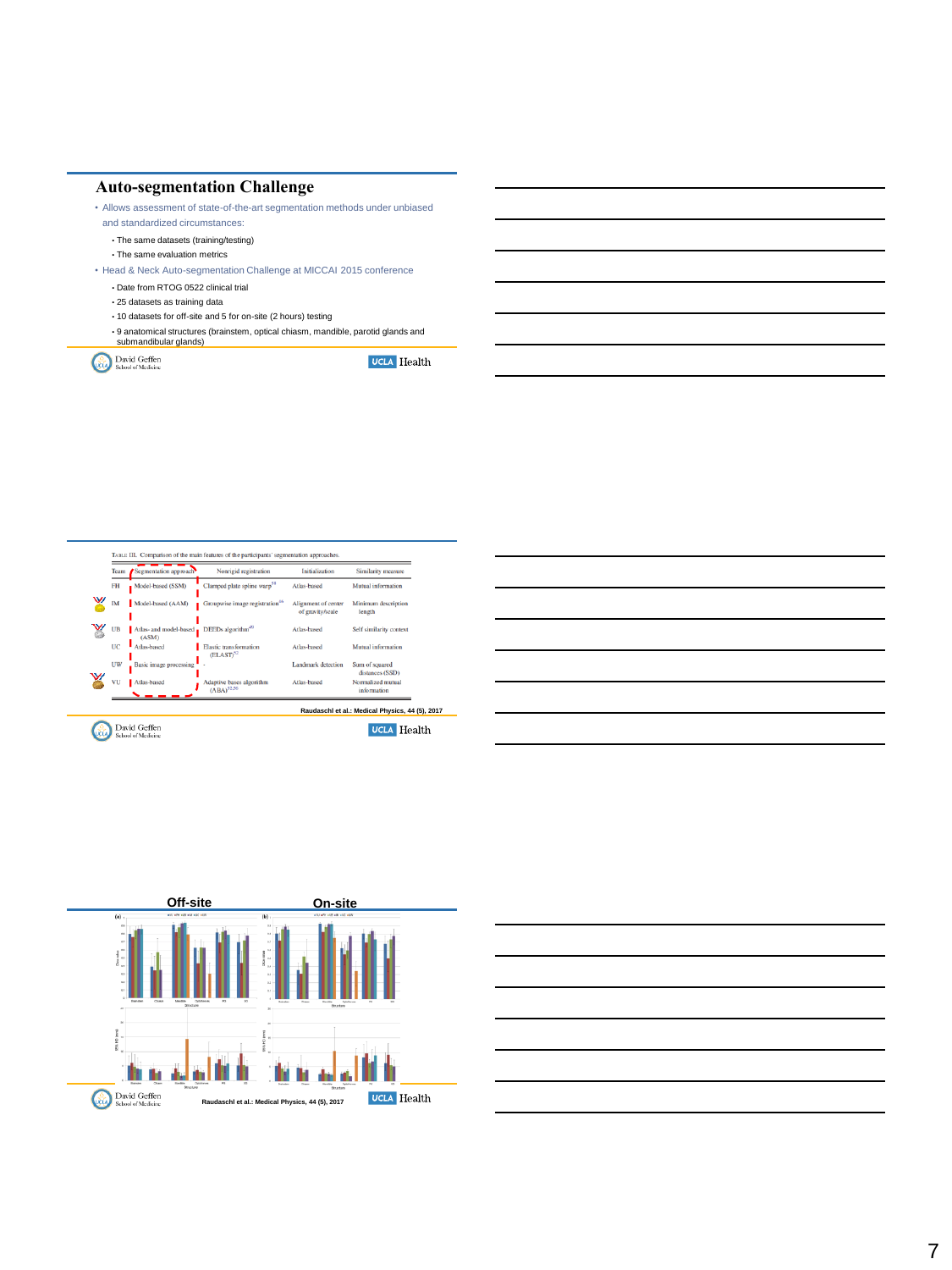



# Parotid glands:



## **More on segmentation challenge**

- AAPM 2017 Thoracic Auto-segmentation Challenge
- RTOG 1106 contouring atlas
- 36 training sets, 12 offsite test and 12 live competition cases
- Intra-observer contour variability considered<br>
W Xiao Han (Elekta Inc.)<br>
Methworks: Thronoic CT Image Segmentation using Deep Convolutional Neural<br>
Methworks
	-
	- $\mathbb{W}$  \* Xue Feng (University of Virginia)<br>A 3D UNet based thoracic segmenta ework using cropped images
	-
	- V + Bruno Oliveira (University of Minho)<br>Automatic Multi-organ Segmentation in 3D Cor

**http://autocontouringchallenge.org**

David Geffen